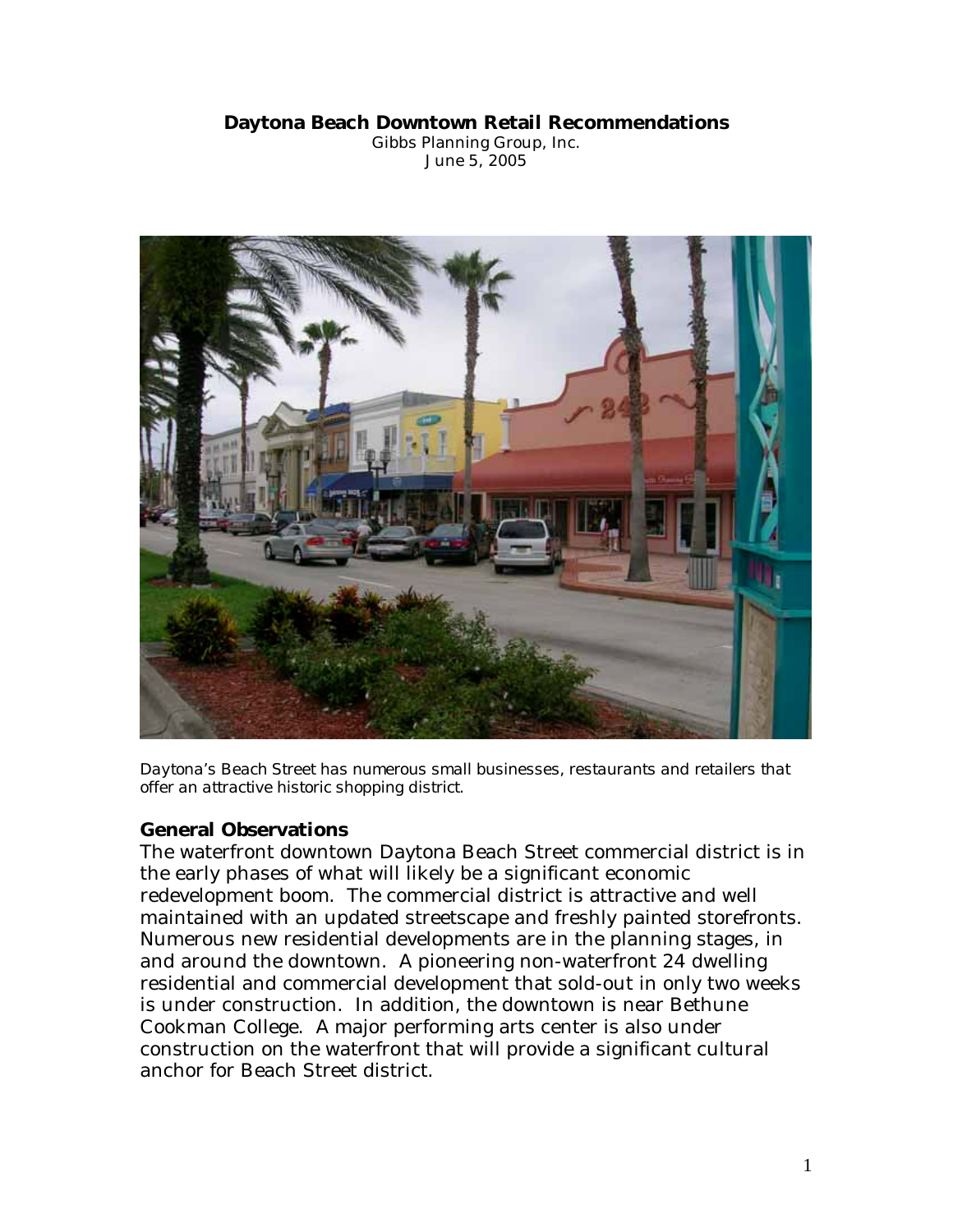However, as a whole, the Beach Street district appears to only be capturing a very small percentage of the region's shopping and restaurant expenditures. Beach Street's primary businesses include: motor cycle shops, wig stores, second-hand and collectable boutiques, pawn shops and service type businesses. In addition, the downtown does have several leading and popular retailers including a jewelry store, apparel stores, cafes and small gift shops. The greater Daytona area is surrounded with numerous modern shopping centers, malls that offer conventional high volume mass appeal retailers and restaurants.



*Daytona Beach is located within 100 miles of Tampa and Jacksonville, Florida along the state's central east coast.* 

### **Purpose and Limits of Study**

GPG was commissioned by the State of Florida Department of Community Affairs to conduct a general analysis of the historic Daytona Beach Street commercial district. The purpose of GPG's observations and recommendations is to increase commerce and retail sales in the downtown. During this analysis, GPG visited the general entire Daytona region on May 31- June 1, 2005 touring many of its shopping centers and the Beachside commercial districts. During this analysis, GPG also met with several city staff and small business owners to gain insight into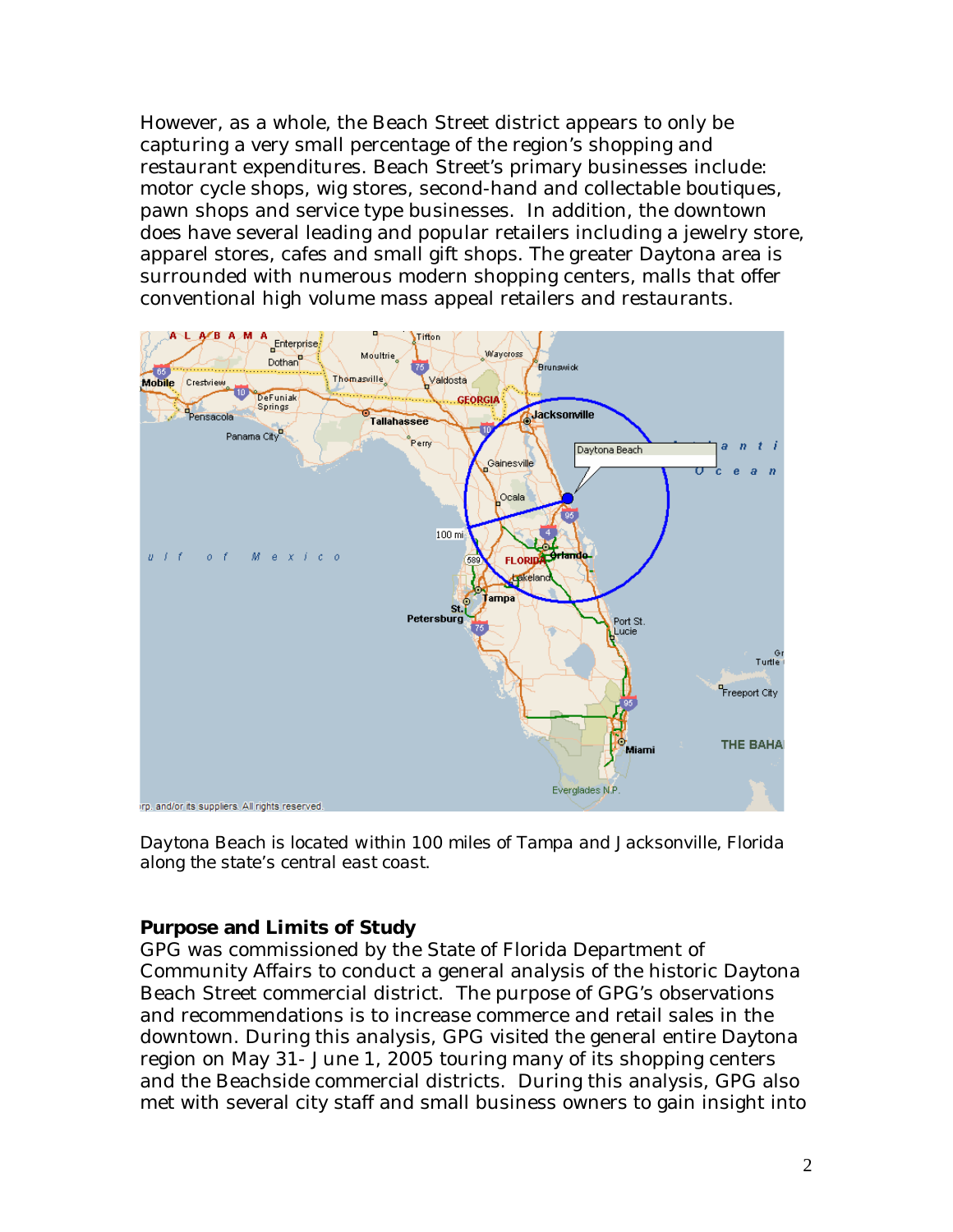the local demographics, market preferences and their suggestions for the study area.

The findings of this study are only based upon GPG's two day visit and brief interviews with the public and local stakeholders. These interviews and information received has not been independently verified. This report's observations and recommendations should not be the sole basis of any master planning, design, land purchases, capital improvements, leasing, financing or development.



*The Beach Street's primary trade area varies for each business, but on average extends approximately 4 miles.*

### **Market Observations**

The greater Daytona region's demographics are representative of the middle American market, with incomes in the mid to middle upper range. The average annual household incomes located within an eight mile radius of Beach Street range from \$35,600. to \$66,600. The highest incomes are located to the north and in Beachside. The region also benefits from many major tourist events including the Daytona 500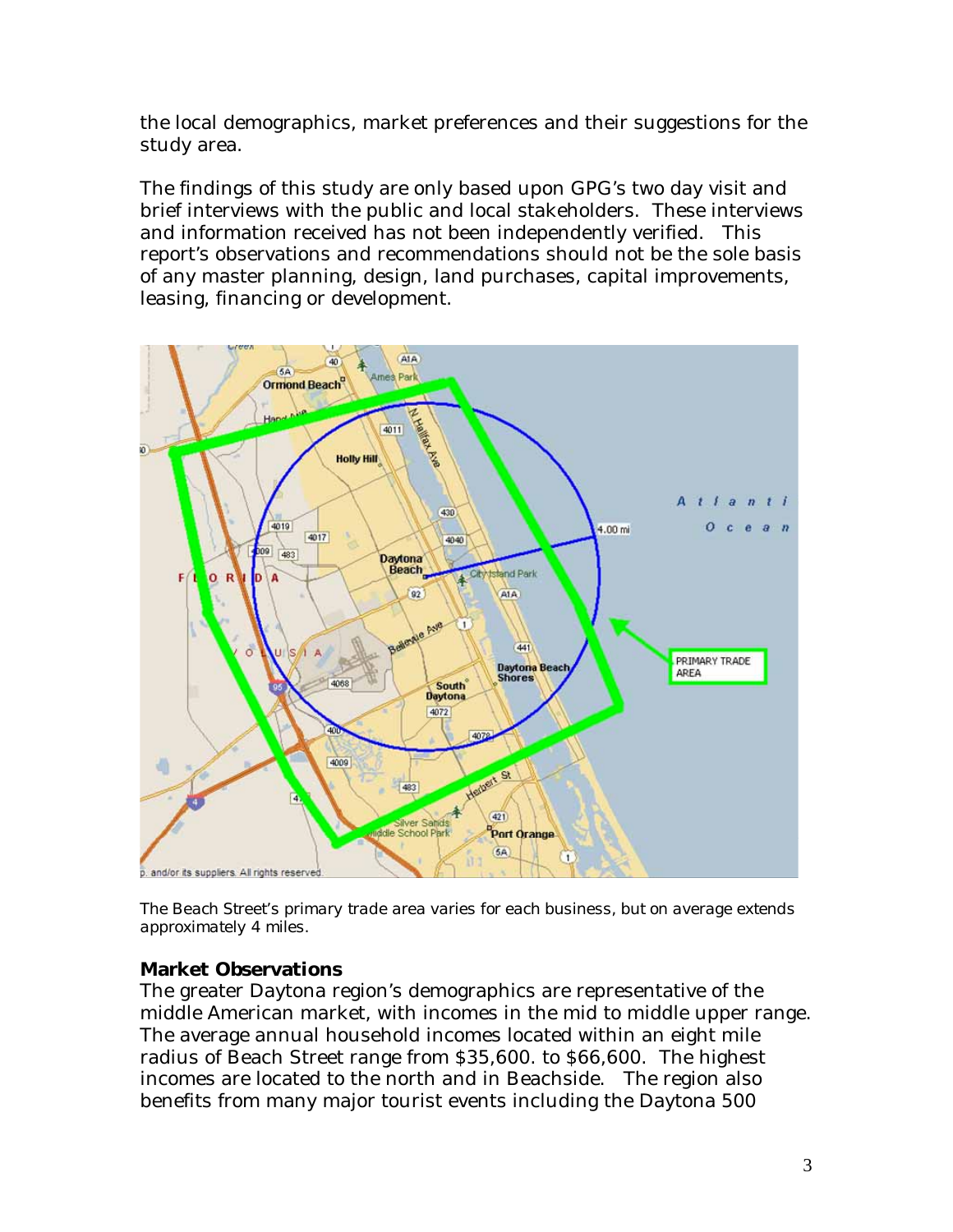Speedway and the motorcycle festival. It is reported that 7-8 million people visit Daytona per year.

The general market seems well serviced in most retail categories including department stores, apparel, discount retailer and restaurants. It was reported that most residents conduct all of their primary shopping within the greater Daytona region, only driving to Orlando several times per year for major event purchasing.

That being said, a second regional mall and a lifestyle center are presently proposed within ten miles of Beach Street. These new retailers represent a missed opportunity to capture additional trade in the downtown including restaurants, apparel, gifts and cinemas.



*Beach Street's business mix includes small gift shops, antiques stores, wig salons, cafes, jewelry stores, motorcycle stores and bars.* 

### **Merchandise Mix**

During its peak period during the late 1950's and early 1960's, the downtown Beach Street shopping district reportley captured almost all of the region's retail spending. Major national anchors including: Kress, Sears, Montgomery Wards, Woolworths and JC Penney were located in the downtown along with a wide variety of apparel, shoe, gifts and neighborhood stores. The downtown suffered a steady decline after rejecting a proposal for a downtown shopping center and loosing its anchor stores to a suburban mall in the late 1960's.

During the past ten year's the Beach Street area began a steady rebuilding effort that included a new streetscape, implementation of a Main Street program and a significant amount of private investment. Presently, the Beach Street district has a wide variety of small service and specialty type retail and service businesses that include: restaurants, bars, gift shops, apparel stores, wig shops, antiques and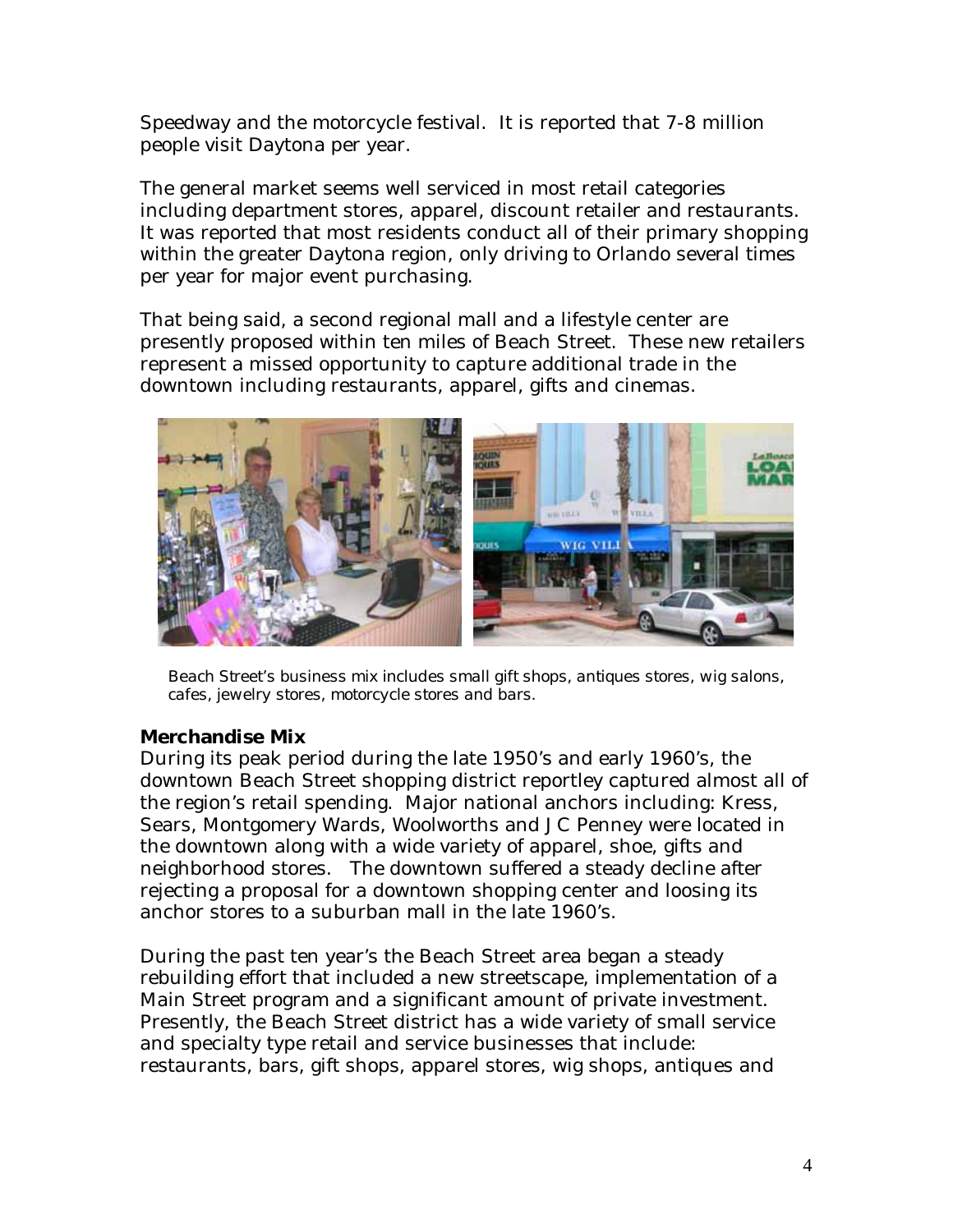resale shops, pawn shops, auto dealers and motorcycle sales and repair shops.



*A green grocery such as Whole Foods or Trader Joes will complement the downtown retail mix and help to promote additional residential development and renovation in the downtown area.* 

### *Recommendations:*

- *As much as possible, the downtown should attempt to create a focused balance of quality neighborhood goods and services and specialty retailers. The retailers should include local independents, regional and national and selected to meet the regular needs and desires of the community, while reinforcing the existing commercial base in the surrounding area.*
- *There should be special emphasis in attracting quality neighborhood goods and services including a green grocery such as Whole Foods or Trader Joes; a pharmacy; a bakery or bread store; coffee shop; and gourmet carry-out foods. These neighborhood services will help to reinforce and support new housing construction and renovation in the downtown.*
- *Restaurants should be encouraged to take advantage of Beach Street's waterfront views, updated streetscape.*
- *Continue to limit non-retail uses along Beach Street. Encourage service businesses such as: medical, financial, real estate and designers along the side streets.*
- *Consider allowing freestanding kiosks along the riverfront park side.*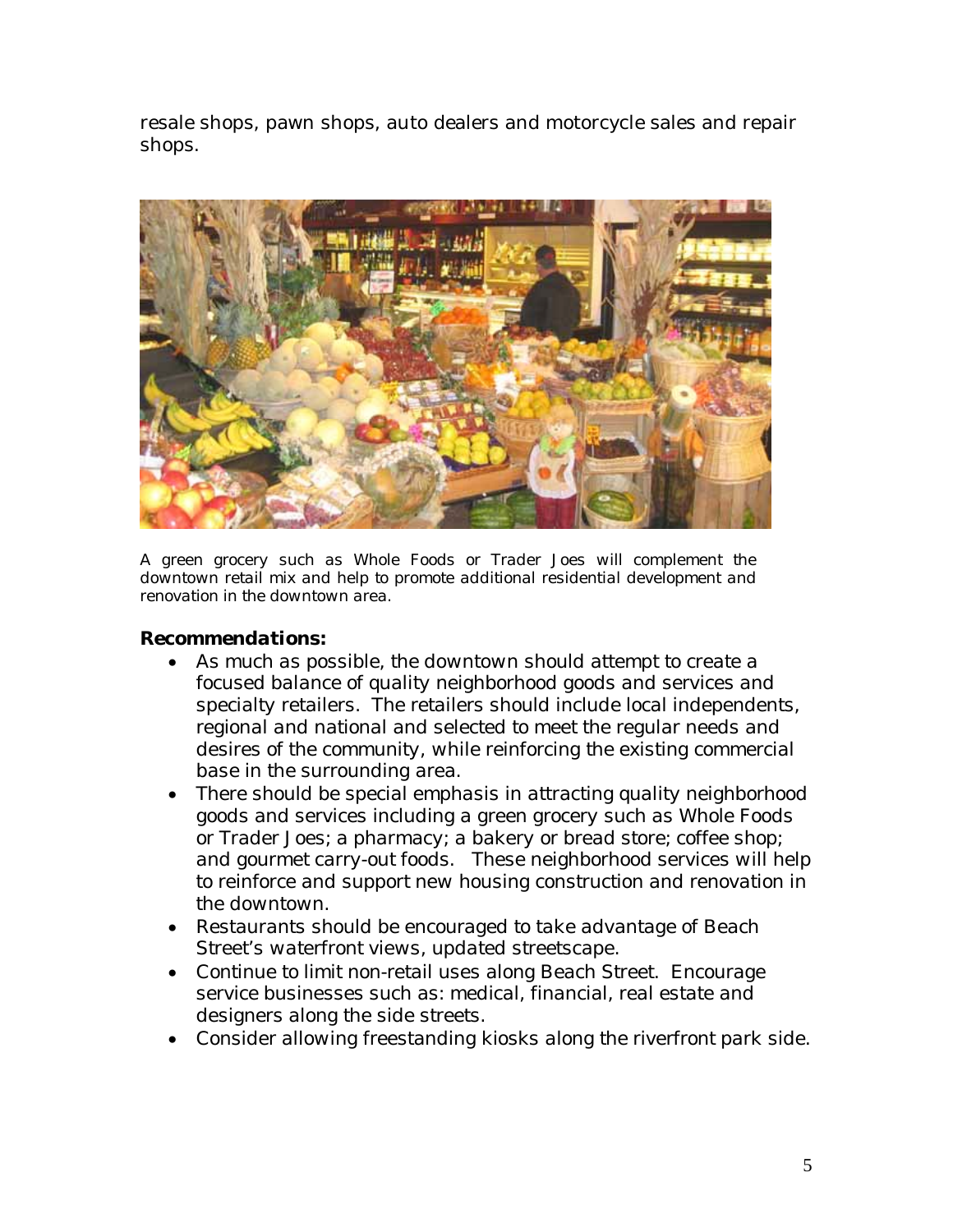### **Vehicular Circulation**

The downtown suffers from high speed vehicular traffic that limits pedestrian movement and cross shopping. The International Speedway Boulevard is six lanes wide at Beach Street and discourages pedestrian movement north and south. The author was almost run over several times while photographing along Beach Street and International Speedway Boulevard.

### *Recommendations:*

- *Reduce the width of International Speedway Boulevard or install a traffic median to improve pedestrian safety and movement.*
- *Consider installing textured pavement and other traffic calming measures to slow vehicular traffic speeds along International Speedway Boulevard and Beach Streets.*
- *Consider improving the alleys and installing specialty stores.*



*The existing streetscape furniture is attractive, but needs additional attention: a new "YOU are HERE" way-finding "business mix sign" and additional flowers and landscaping.* 

### **Streetscape & Signage**

The existing Beach Street streetscape is well designed and maintained and an asset to the commercial district. The light fixtures and the street furniture are both clean and functional. Many shoppers were noted sitting on benches. Many of the trash containers are in need of repair and it was reported that most of the river walk park lights are not in working order.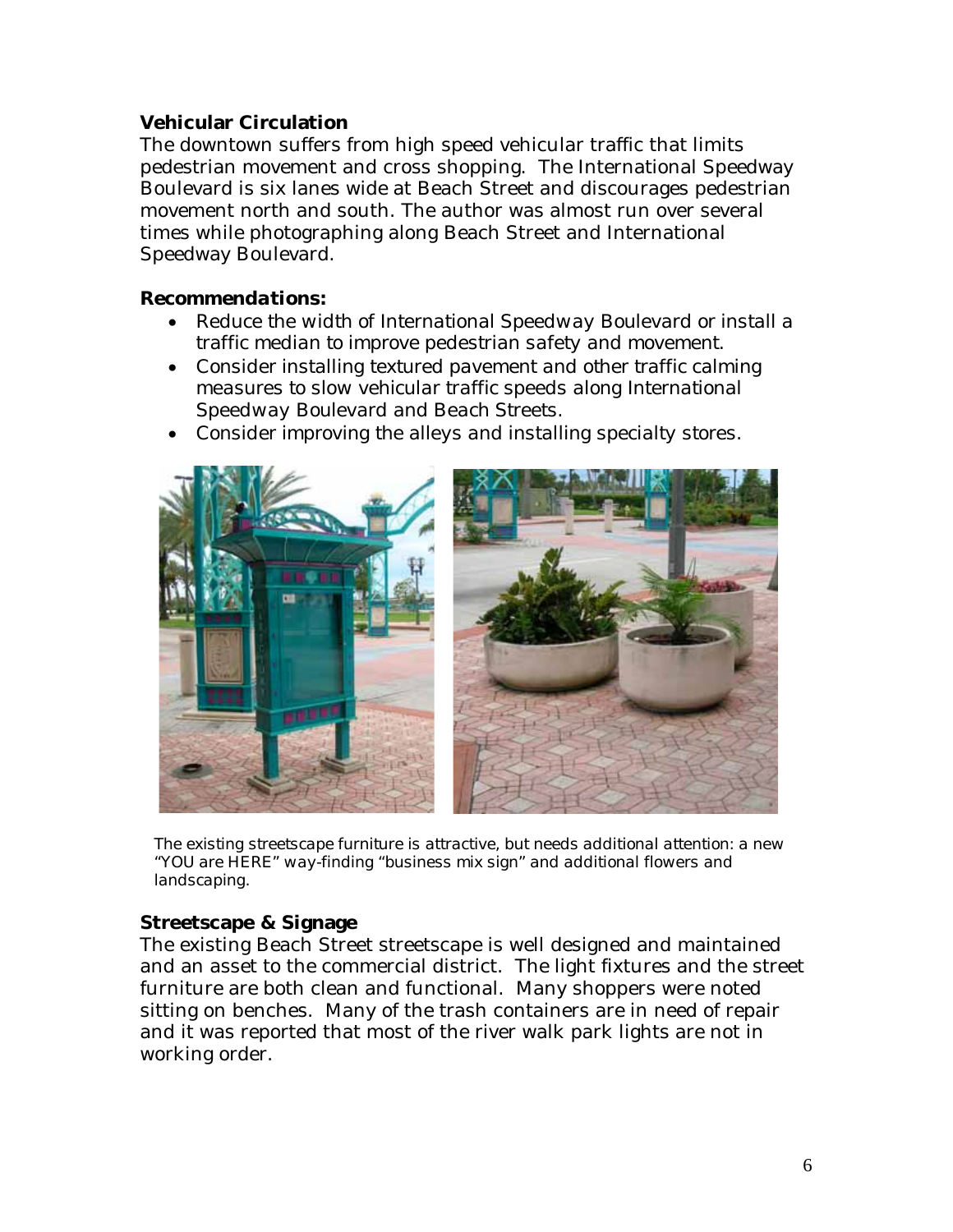#### *Recommendations:*

- *Continue to maintain the streetscape at present levels or better.*
- *Install additional landscaping, large planters and flowers along Beach and International Speedway Boulevard.*
- *Expand the existing streetscape along International Speedway Boulevard between the rail tracks (Carswell Street) and the new river bridge to improve pedestrian safety and to improve the views of the shopping district to the island traffic.*
- *Allow for A type free standing signs and limited amounts of merchandise to be displayed in front of retailers storefronts.*
- *Install new way-finding signage to direct visitors from I-95 and Beachside to the downtown.*
- *Install updated "You are Here" business directory to locate all retailers and restaurants in the Beach Street area.*
- *Work with FDOT to have "Historic Downtown" signs installed along I-95.*
- *Encourage retailers to keep store window lights turned on until 11:00 pm.*



*The City provides an effective parking management program that encourages long term parking to be located in larger public lots, allowing for shopper friendly spaces in front of the shop fronts. Such signs should be of high quality and not plastic.* 

# **Parking**

Parking is one of the most critical issues facing any shopping district. People do not need to shop, and when parking is difficult, most potential shoppers will avoid the visit, often never returning. The parking problem is typically compounded in urban locations because of the multi-uses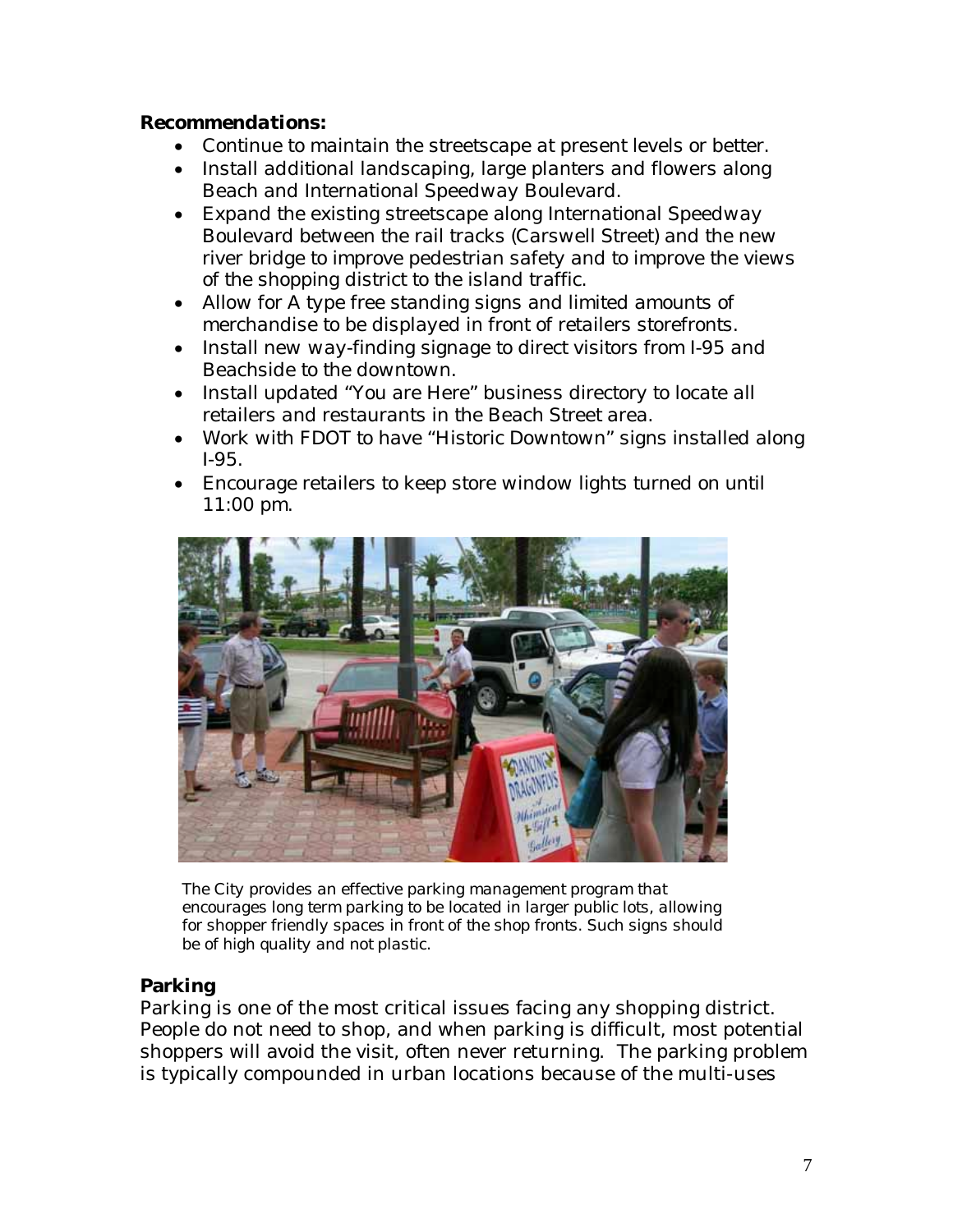and tight space. In addition, the parking problem is often made worse by employees and business owners occupying the prime spots.

In contrast, these same shoppers will demand parking directly in front of a convenience store such as a video store or carry-out food. Should such a space not be available, the typical shopper will believe that the parking is problematic and not convenient. As a result, shoppers will tend to avoid the center for shopping in the future.

Many of neighborhood shoppers prefer to run in and out of specific retailers and are unwilling to park in remote lots. This double standard held by American consumers is not necessarily fair to the small downtown merchant, but the behavior is a reality that must be addressed. The unwillingness to park in remote lots or underground decks could put many of the smaller neighborhood shops at risk. A grocery store or anchor type tenant's shopper will often use garages, because of the longer duration of their visit.

Shoppers have different parking expectations for destination businesses than they do for neighborhood and convenience type of shops. When visiting restaurants, fashion and home furnishings, shoppers tend to make multiple store visits, often totaling more than an hour. In exchange for the greater variety of stores and merchandise offered in a destination type center, shoppers are willing to park further away from storefronts than they would be in a neighborhood center. Destination visitors will also perceive parking to be more convenient (and closer), if they can see the store entry from their parking stall, even if its hundreds of feet away.

The downtown commercial district appears to have plenty of parking for its existing size, plus for a limited amount of expansion. Most shoppers utilize the diagonal parking located along Beach Street. Overflow and employee parking is available in surface parking lots located west of the Beach Street shops. As the downtown continues to grow, a parking shortage will likely emerge and cause the expansion to stall. The city enforces its 2 hour parking limit along Beach street, and the author received a ticket for parking for 2.5 hours.

### *Recommendations:*

- *Begin planning for public parking decks to be installed on existing city lots to accommodate long term growth.*
- *Reduce the existing residential on-site parking requirements from the existing 2 stalls per unit to 1 stall per unit or less. Consider allowing for residential dwellings to purchase long term leases from pubic lots-decks.*
- *Continue regular parking enforcement.*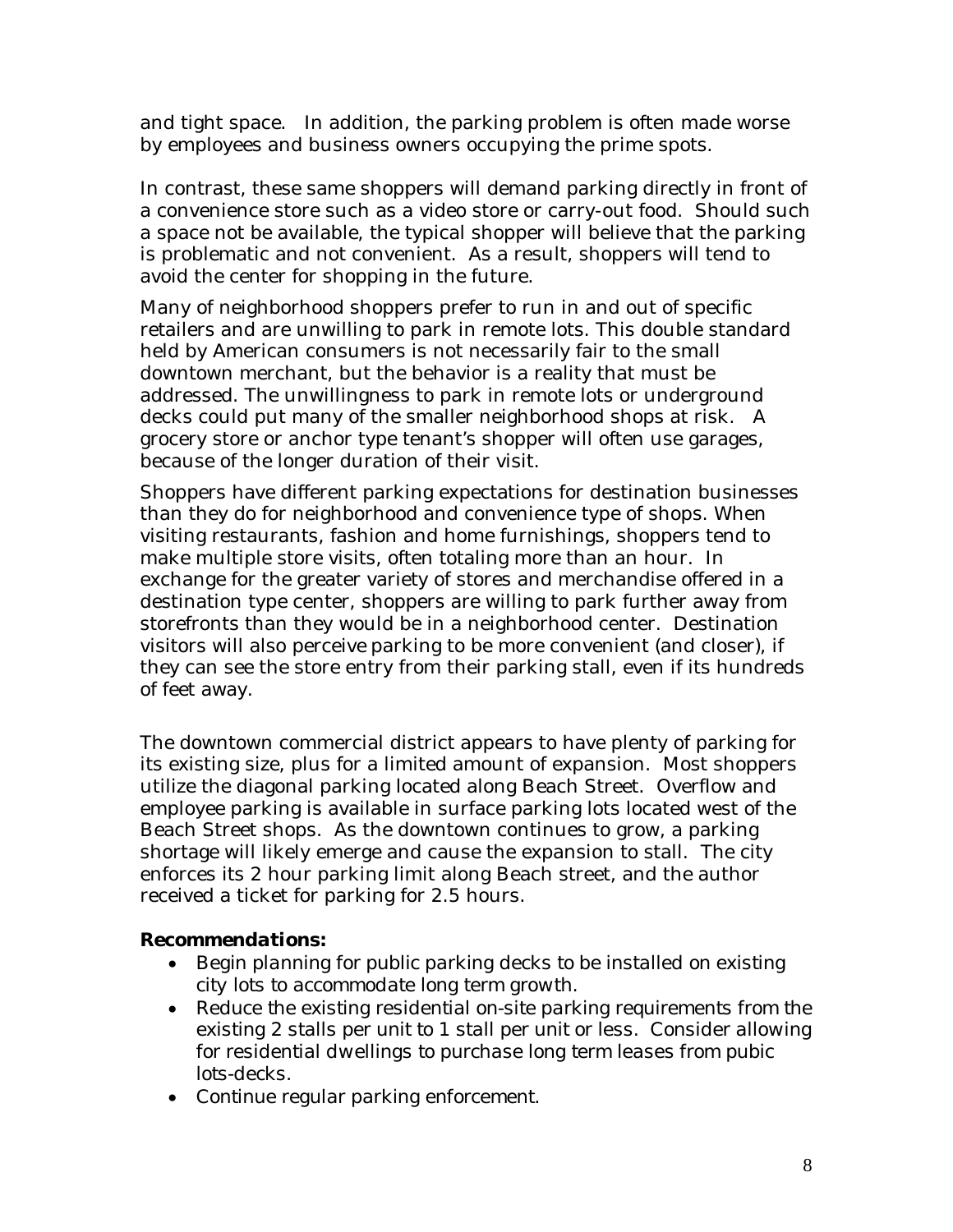- *The downtown should have a balance of both long-term destination type parking and short-term convenience stalls. An overall ratio of 3.5 cars per 1000 sf of gross retail square feet is ideal. The parking ration could be reduced to 3.0 cars per 1000 sf of commercial if office is combined with the retail with a ratio of 25% office to 75% retail GLA. The short-term parking must be easily accessible onstreet or surface lots that is carefully managed to keep long-term users from using.*
- *Reduce the onsite residential parking requirement from 2 cars per unit to 1 car per unit, minimum.*



*Historic buildings should be retained and new construction should not allow first level parking decks such as is common in the Beachside commercial district.* 

### **Building Facades:**

The Beach Street area has numerous excellent historic buildings that are representative of the region's heritage. Such buildings are not only interesting, but help to make the commercial district unique and therefore, competitive with modern shopping malls and future lifestyle centers.

#### *Recommendations:*

- *Continue the existing building color painting program.*
- *Implement a strict historic preservation guidelines and codes to preserve important historic structures.*
- *Establish incentive based historic design guidelines for new development in the downtown.*
- *Require store fronts along downtown streets with a minimum of 70% clear glass and retail frontages.*